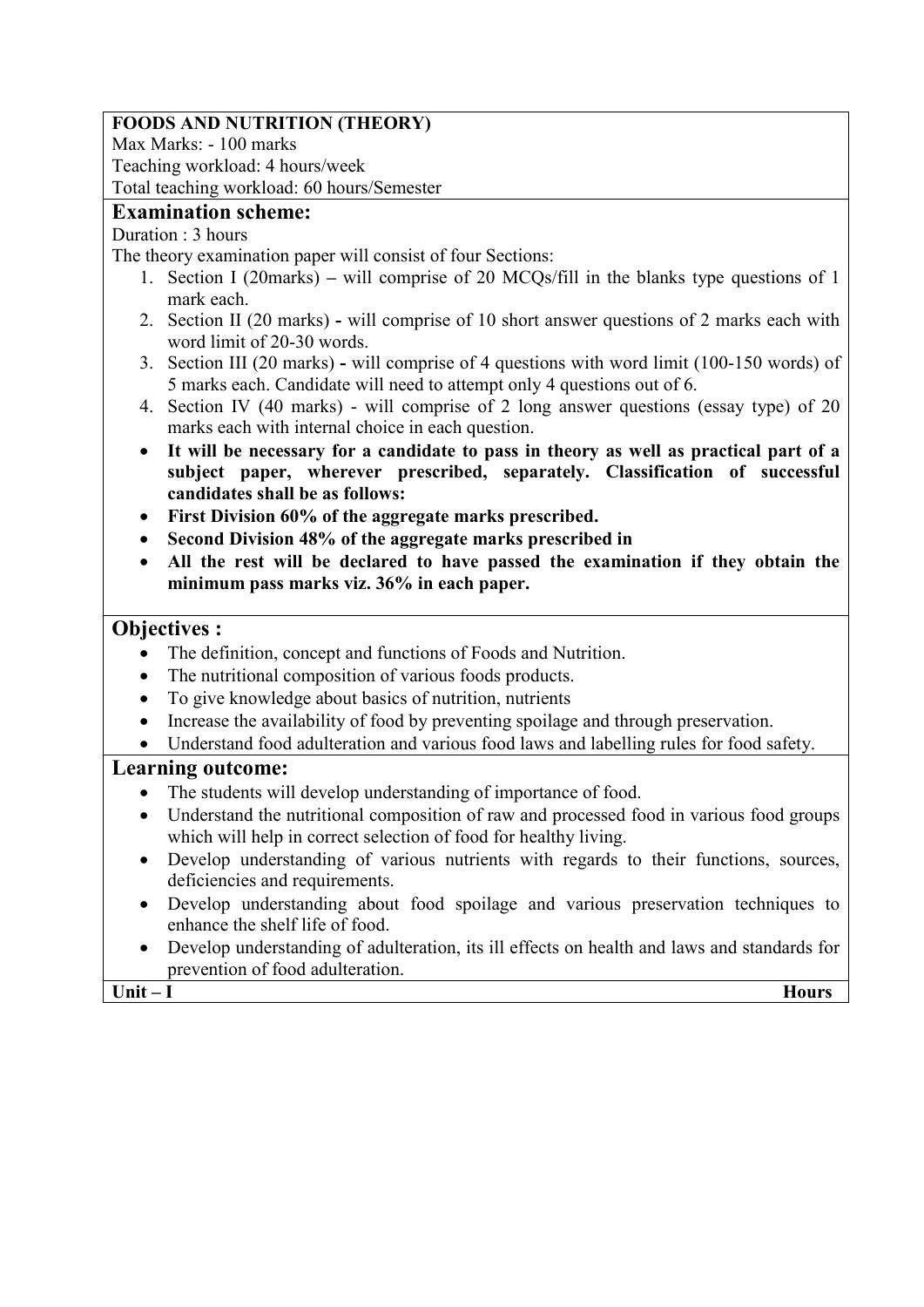| 1.             | Definition and concept of foods and nutrition                                                                                                     | $\overline{2}$ |  |
|----------------|---------------------------------------------------------------------------------------------------------------------------------------------------|----------------|--|
|                | $\triangleright$ Definition of foods and nutrition,                                                                                               |                |  |
|                | $\triangleright$ Function of food:                                                                                                                |                |  |
|                | Physiological – hunger, appetite, satiety                                                                                                         |                |  |
|                | Psychological                                                                                                                                     |                |  |
|                | Social, economic, cultural                                                                                                                        |                |  |
|                |                                                                                                                                                   |                |  |
| $\overline{2}$ | Study of following Energy giving food groups and their products with respect<br>to their nutritional composition, effect of heat, acid and alkali | 6              |  |
|                | Cereals and millets,<br>Sugar                                                                                                                     |                |  |
|                | Fats & oil seeds                                                                                                                                  |                |  |
|                |                                                                                                                                                   |                |  |
| 3.             | Study of following body building food groups and their products with respect<br>to their nutritional composition, effect of heat, acid and alkali | 6              |  |
|                | Pulses and soya products                                                                                                                          |                |  |
|                | Milk & milk products                                                                                                                              |                |  |
|                | Meat, fish, egg & poultry                                                                                                                         |                |  |
| 4              | Study of following Protective food groups, their products and others with                                                                         | 6              |  |
|                | respect to their nutritional composition effect of heat, acid and alkali                                                                          |                |  |
|                | $\overline{\phantom{a}}$                                                                                                                          |                |  |
|                | Fruits and vegetables & processed products                                                                                                        |                |  |
|                | Condiments and spices<br>Tea, coffee and cocoa                                                                                                    |                |  |
|                |                                                                                                                                                   |                |  |
| Unit-II        |                                                                                                                                                   |                |  |
|                |                                                                                                                                                   |                |  |
| 5.             | Functions, sources, daily allowances and deficiency of following                                                                                  | 7              |  |
|                | macronutrients::                                                                                                                                  |                |  |
|                | Carbohydrates                                                                                                                                     |                |  |
|                | Proteins                                                                                                                                          |                |  |
|                | Fats                                                                                                                                              |                |  |
| 6              | Water                                                                                                                                             | 9              |  |
|                | Functions, sources, daily allowances and deficiency of following<br>micronutrients::                                                              |                |  |
|                | Minerals – calcium, iron, iodine, fluorine                                                                                                        |                |  |
|                | Vitamins-B complex vitamins, vitamin C                                                                                                            |                |  |
|                | Fat Soluble vitamins-A, D, E & K                                                                                                                  |                |  |
|                |                                                                                                                                                   |                |  |
| 7.             | Energy metabolism: Factors affecting energy requirements                                                                                          | $\overline{4}$ |  |
|                | BMR and factors affecting BMR                                                                                                                     |                |  |
|                | Physical activity                                                                                                                                 |                |  |
|                | Specific Dynamic action of food                                                                                                                   |                |  |
|                |                                                                                                                                                   |                |  |
| $Unit - III$   |                                                                                                                                                   |                |  |
| 8.             | Food Spoilage and Preservation                                                                                                                    | 10             |  |
|                | Causes of food spoilage                                                                                                                           |                |  |